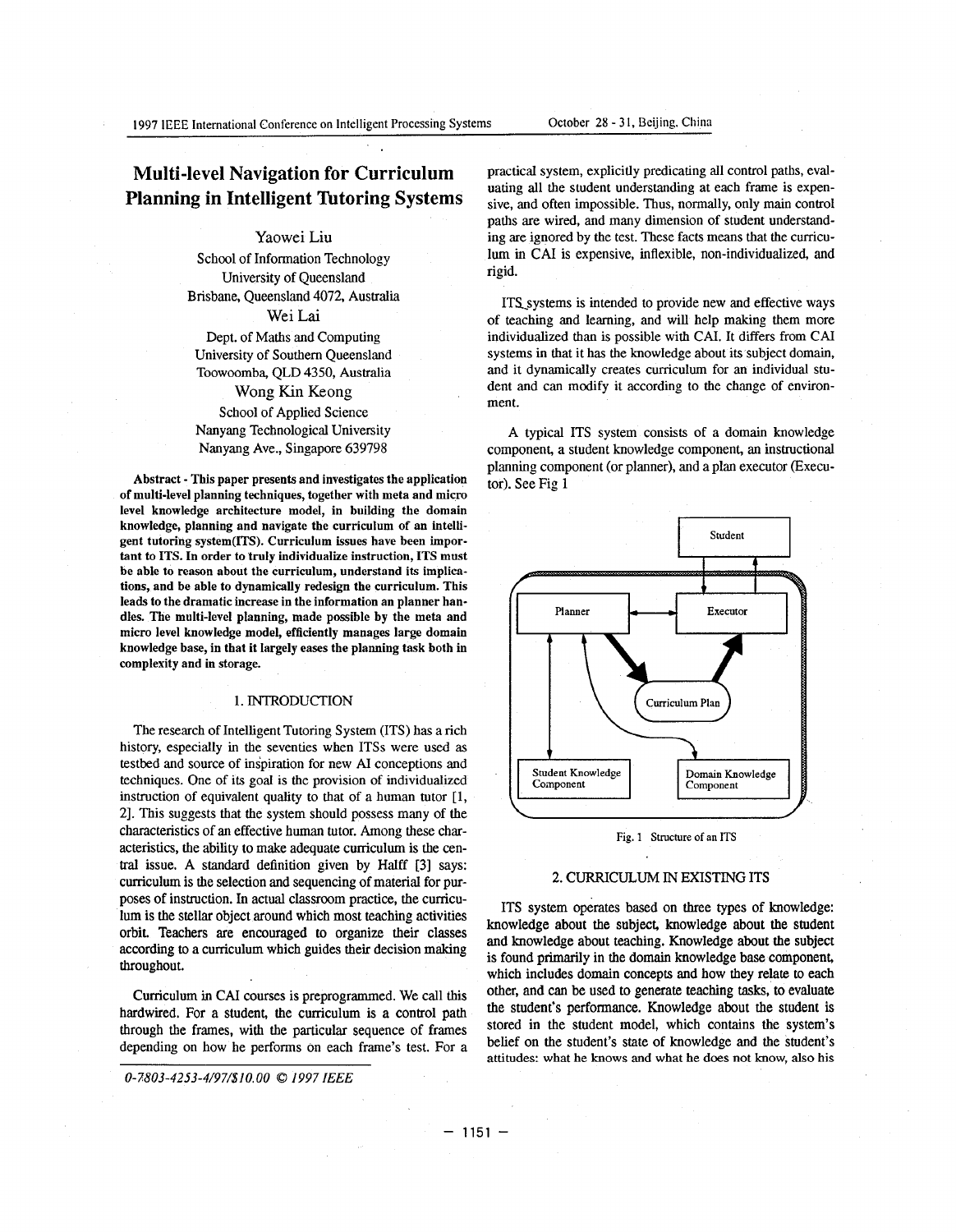strengths, weaknesses and learning preferences. Knowledge about teaching is both implicit in the design of the Planner and Executor, and explicit in the form of teaching operators.

The planner develops a curriculum, i.e. a teaching plan, tailored to the particular student being taught, based on the domain knowledge and student model. The executor teaches the student according to the curriculum. The generation of a planner is analogous to conducting a thorough search for good paths through a maze, and recording them in the form of a map. It is responsible for determining what to do next at each point in the instructional interaction, and help the student learn the domain knowledge in an instructionally sound manner. It uses knowledge about the leaner, about the domain and about the pedagogical process, to make informed pedagogical decisions.

Research reveals the role of a teacher in learning course **[4,**  5, 61. The effective teacher has knowledge of subject matter, has a pedagogical view of the subject matter, has knowledge of student errors and misconceptions, has knowledge of plans and strategies that students use to solve problems, has insight into how a student's knowledge has evolved, is aware of learning theories and theories of knowing, has knowledge of instructional techniques and when to use them, has knowledge of how to interact with student and knows when to control the teacher-student interaction and when to relinquish control.

**An** ITS is charged with the same responsibility, though how to achieve this is a big challenge. Many researcher have worked on it for long time, in a variety of areas: the representation of the knowledge to student, the diagnosis and representation of how and what the student is achieving, etc. This paper focuses on the curriculum planning issue.

In existing Intelligent Tutoring Systems (ITS), the curriculum is induced from the knowledge base and student model [8]. The ITS deliver component (the real teaching operator) executes according the curriculum, and may invokes the planner to re-plan when the circumstance changes. All these are done on knowledge level: each knowledge unit in knowledge base is treated **as** the base unit to be planed and executed. But, this approach faces the problem in current trend. The objective of **ITS** research is a more adaptable, flexible, and individualized **ITS,** where the planner is supposed to navigate the **ITS** to suit each individual, to intelligently navigate the ITS around the failure of a teaching operation for more adaptability. To achieve this goal, more detailed domain knowledge, and a more individualized curriculum are required. To plan the Curriculum at fist, and to dynamically redesign the curriculum to meet the changing and individualised learning environment could become impractically costing.

This lead to finer granularity in both the domain knowledge base and the student model. Same as a human teacher, the more configuration of the domain knowledge, the better targeted curriculum could be developed for students; and better understanding about the student's knowledge, the easier the system to evaluate student's achievement and learning difficulty, then to guide him to achieve the learning aim. However, the finer granularity also cause the problem of an dramatically increased domain knowledge base, student model, the plan, and hence the costing in planning and replanning the curriculum.

#### 3. MULTI-LEVEL CURRICULUM PLANNING

The multi-level Curriculum Navigation presents a new approach to accommodate adaptability, flexibility, and individualization in ITS. The aim of this approach is to eases the load in planning the curriculum in the large domain knowledge, and reduce the size of stored plan, meanwhile, maintain the effect of a comprehensive cumculum. When the learning environment changes forcing the current curriculum abort, this also reduce the work in redesign the curriculum.

The overall strategy is to plan from the top level, to get a coarse level curriculum, each teaching node representing a group of connected finer grained domain knowledge. To teach this node, a sub curriculum is generated, each teaching node among it representing a group finer grained domain knowledge. At the bottom level, each teaching node will be an actual operator: representing to deliver a domain knowledge unit to student. Any lower level curriculum is created only when the corresponding higher level knowledge node is to be presented to students, i.e. be executed. Accordingly, the domain knowledge is divided into fine grained unit[7]. These primary knowledge units are then grouped together to form a higher level knowledge unit. In this way, domain knowledge units are grouped until the top level. Group of lower level knowledge units are depend on their conceptual association and logical relation. For highly logical knowledge, this could be grouped at separate level in the same way the knowledge are classified in subjects, sub-subjects, etc. In practical use, the number of level depends on the size **of** the domain knowledge.

**At** each level of the domain knowledge (same in curriculum), a group of finer level knowledge nodes are grouped in one node, **if** there is no more than one link between the group and any other group.

Take the Prolog language knowledge base for an example. To see the forest, we'd better see a **tree** first. For four levels

5353500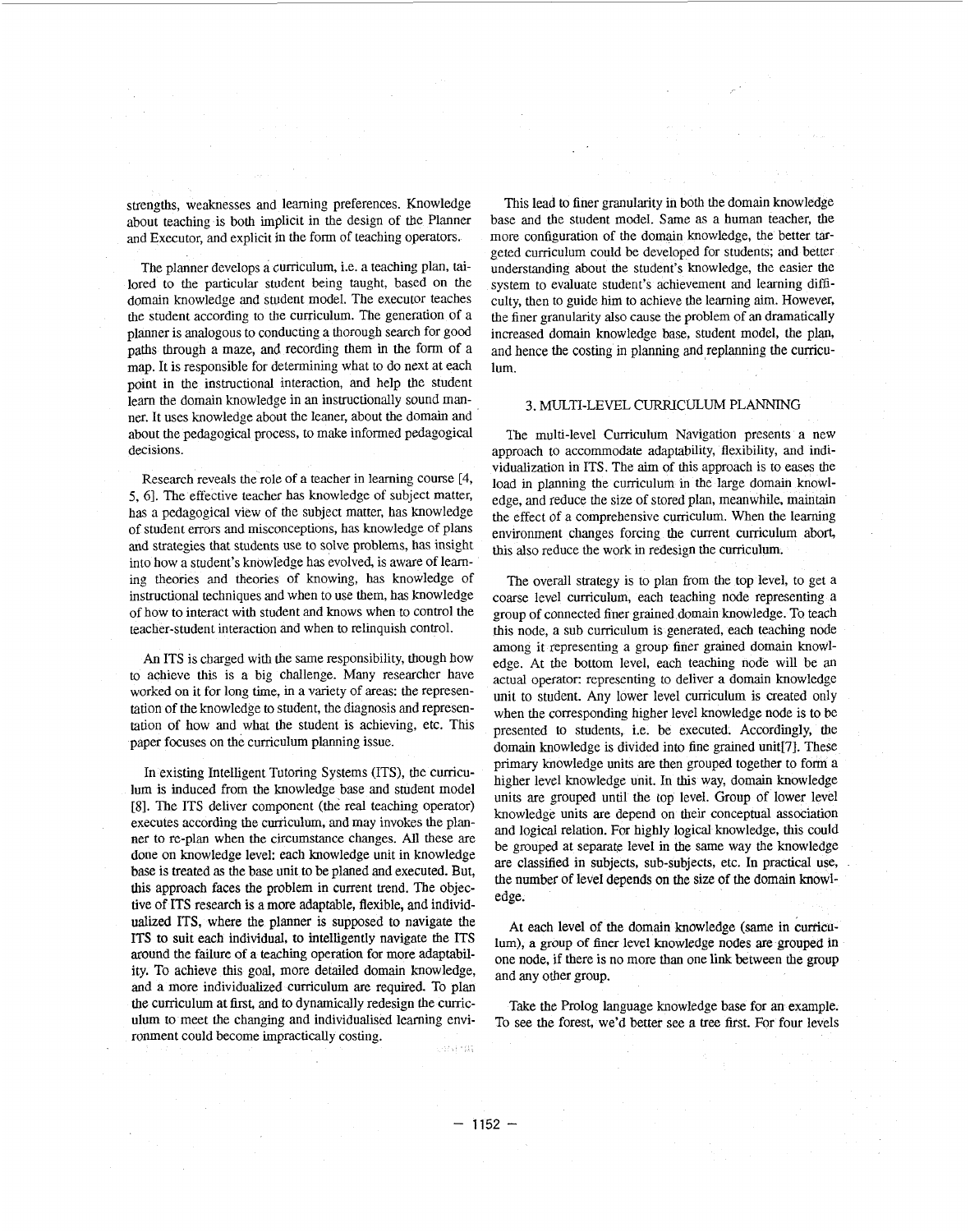

from the top level, we have the domain knowledge as in Fig. *2.* 

Fig. **2 Domain knowledge multi-level composition** 

We can see that at the knowledge program database is composed of the knowledge of predicate and query, a finer level knowledge, in addition to the general concept of program. The backtrack is composed of the knowledge of predicate and query, a finer level knowledge, in addition to the general concept of backtracking, though it is much complicated for teaching. Same situation applies to other levels of knowledge.

Fine grained knowledge for domain knowledge also bring other advantages to the whole ITS. Taking a patient going to see doctor for example. The doctor can see the symposium of the illness, but he cannot simply decide the real problem from that superficial symposium, as the problem may come from some internal organ. Same for the failure cause diagnosis in ITS. The failure of a teaching operation about an knowledge could be caused by any one of the following reasons:

- the student's failure in understanding this knowledge,
- the student's misunderstanding of its immediate prerequisite knowledge, or
- the student's the misunderstanding of its earlier prerequisite knowledge, or

the misunderstanding of either a whole knowledge or a component of a knowledge.

In the last case, the analysis on the bases of knowledge may not be enough. That is why breaking down into the fine grained knowledge becomes a necessary for a intelligent failure detecting system. This is particularly useful for misconcept detection. In current available ITS systems, misconcept are treated separately, and stored in the student model **as** a independent concept.

The multi-level planning centres around instructional goals. That could be goals that the system has for the student, goals the student has for the system, goals the system has for itself. In the whole, the planning procedure goes through the procedure:

- 1) goal generation;
- **2)** plan generation;
- 3) plan execution monitoring; **if** there is successful finish or failure, go back to 1)

In the first step, a goal is generated, either by the feedback from student, or the system monitoring.

In step 2, with the goal generated in step 1. If there is no plan existed for this goal, generate a new plan. First look at the top level, search what route should take to take achieve this goal (note, this goal may be on sub knowledge of a knowledge node), record this route. If this is the atom knowledge, stop and go to step three. Otherwise, pick the final knowledge with the lower level knowledge nodes of this node as the goal, and lower the current level to this level, start **plan**  generation again.

In step *2,* with the goal generated in step 1. If there is a plan existed for this goal, the this plan should be checked again if it is still achievable according to the current domain knowledge base and student model **(if** a student repeatedly could not achieve a goal, the path from the current know to this goal will be disconnected from the domain knowledge). If it could, go ahead to the next level. If it could not, modify the plan **by**  search a new route from the **most** recently achieved knowledge.

In step 3, during the execution of the plan, the system monitors the student's learning process. If a knowledge unit achieved, it is marked in the student model and in plan. **If** a student fails to learn a knowledge, it **try** it a few times more before resort to other ways of teaching the same knowledge. Say from teaching theoretical first, example later, to teaching example first to theoretical later. If all methods failed, it will mark this in the knowledge, then go back to step one.